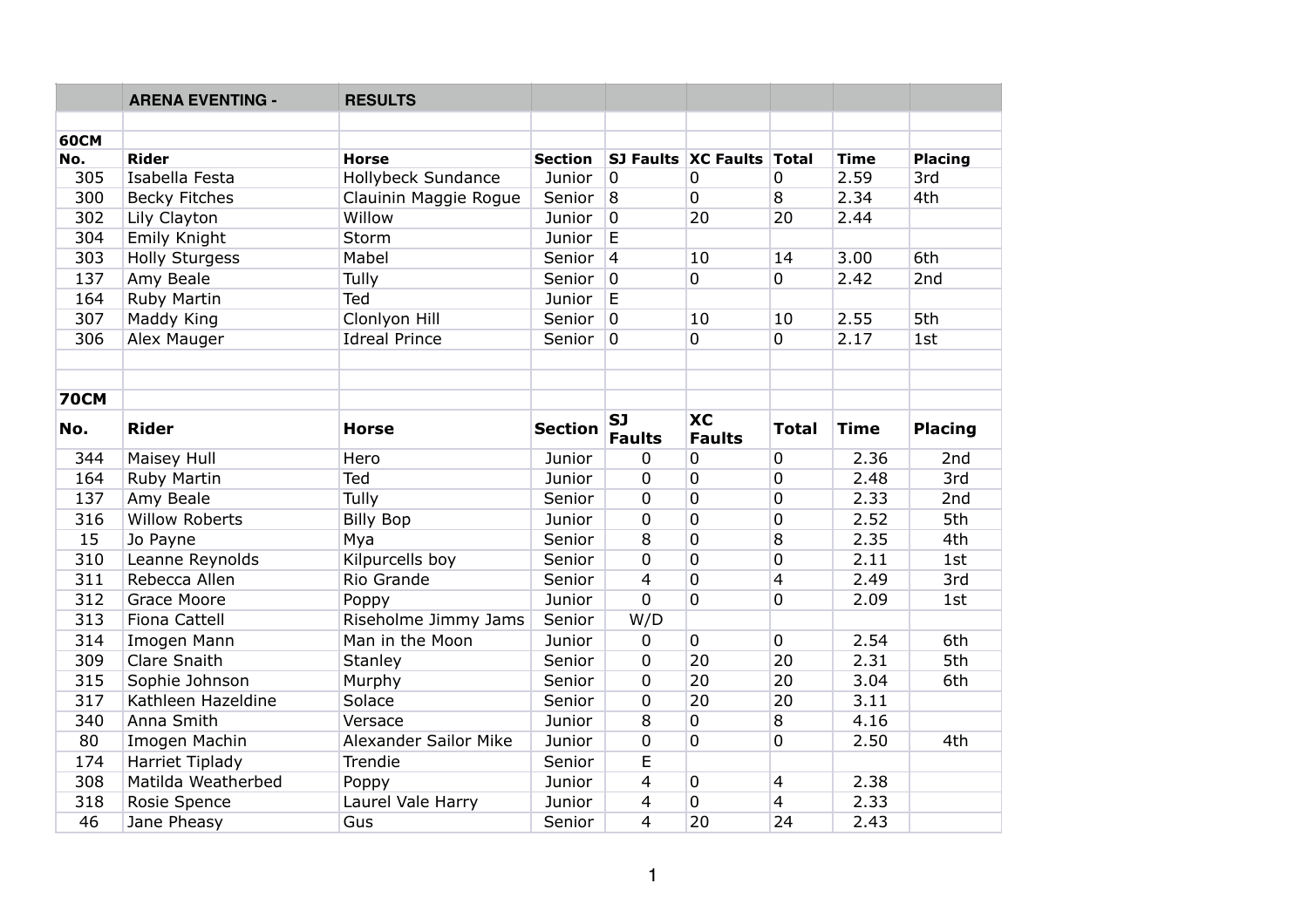| <b>80cm</b> |                         |                            |                    |                   |                  |                |             |                |
|-------------|-------------------------|----------------------------|--------------------|-------------------|------------------|----------------|-------------|----------------|
| No.         | <b>Rider</b>            | <b>Horse</b>               |                    | Section SJ Faults | <b>XC Faults</b> | <b>Total</b>   | <b>Time</b> | <b>Placing</b> |
| 344         | Maisey Hull             | Ballinagore on air         | Junior $ 0$        |                   | $\overline{0}$   | $\overline{0}$ | 2.12        | 3rd            |
| 125         | Karen Lloyd             | <b>Blue Splash</b>         | Senior $ 0$        |                   | $\overline{0}$   | $\overline{0}$ | 2.09        | 6th            |
| 14          | Lisa Brown              | Quest                      | Senior $ 0 $       |                   | $\overline{0}$   | $\overline{0}$ | 2.00        | 1st            |
| 345         | Carla Lee               | <b>KEC Future Horizon</b>  | Senior $16$        |                   | $\mathbf 0$      | 16             | 3.12        |                |
| 340         | Anna Smith              | Versace                    | Junior W/D         |                   |                  |                |             |                |
| 308         | Matilda Weatherbed      | Poppy                      | Junior $ 4 $       |                   | 60               | 64             | 2.59        |                |
| 323         | Poppy Spence            | Gil dawn Ghost             | Junior $ 0 $       |                   | $\overline{0}$   | $\mathbf 0$    | 2.16        | 4th            |
| 319         | Rosie Spence            | Laurel Vale Harry          | Junior $E$         |                   |                  |                |             |                |
| 341         | Neve Edwards            | Havenbeech Ameretto        | Junior $ 4$        |                   | 20               | 24             | 2.41        |                |
| 309         | <b>Clare Snaith</b>     | <b>Stanley</b>             | Senior $ 4 $       |                   | $\overline{0}$   | $\overline{4}$ | 2.12        |                |
| 324         | Julie Preston           | Mr Blue                    | Senior $ 0 $       |                   | $\mathbf 0$      | 0              | 2.17        |                |
| 320         | Anna Edwards            | Sonny                      | Senior $E$         |                   |                  |                |             |                |
|             |                         |                            |                    |                   |                  |                |             |                |
|             | <b>COURSE WALK</b>      | 1258                       |                    |                   |                  |                |             |                |
| 80          | Imogen Machin           | Alexander Sailor Mike      | Junior $ 0\rangle$ |                   | $\overline{0}$   | $\overline{0}$ | 2.18        | 5th            |
| 328         | Megan White             | <b>Check Point Charlie</b> | Senior $ E $       |                   |                  |                |             |                |
| 174         | <b>Harriet Tiplady</b>  | Trendie                    | Senior W/D         |                   |                  |                |             |                |
| 43          | Celia Dyson             | Call Me Finnegan           | Senior $ 0$        |                   | $\overline{0}$   | $\overline{0}$ | 1.55        | 5th            |
| 325         | Florence Allen          | Prince                     | Junior $ 8 $       |                   | $\overline{0}$   | 8              | 2.17        | 6th            |
| 321         | Nicki Hix               | Bonbon                     | Senior $ 0$        |                   | $\overline{0}$   | 0              | 1.59        | Joint 2nd      |
| 84          | Natalie Brown           | Duncan                     | Senior $E$         |                   |                  |                |             |                |
| 21          | <b>Alice Coxsey</b>     | Mini                       | Junior $ 0\rangle$ |                   | $\overline{0}$   | $\overline{0}$ | 2.01        | 2nd            |
| 93          | Becky Lawrence          | Aero                       | Senior $ 0$        |                   | $\overline{0}$   | $\overline{0}$ | 1.59        | Joint 2nd      |
| 319         | <b>Beatrice Neale</b>   | Rocky                      | Junior $ 8$        |                   | 10               | 18             | 2.09        |                |
| 329         | Ava Valente             | Ringing low gladiator      | Junior $ 0$        |                   | $\mathbf 0$      | $\mathbf 0$    | 1.59        | 1st            |
| 326         | Cass Bray               | Newton's Red<br>Diamond    | Senior E           |                   |                  |                |             |                |
| 108         | <b>Charlotte Barker</b> | <b>Bobbin</b>              | Senior $E$         |                   |                  |                |             |                |
| 327         | Claire Daly             | <b>Nico</b>                | Senior $ 0 $       |                   | $\overline{0}$   | $\mathbf 0$    | 2.02        | 4th            |
| 322         | Catriona Paterson       | Titus' Lady Chocolat       | Senior $12$        |                   | 12               | 24             | 2.21        |                |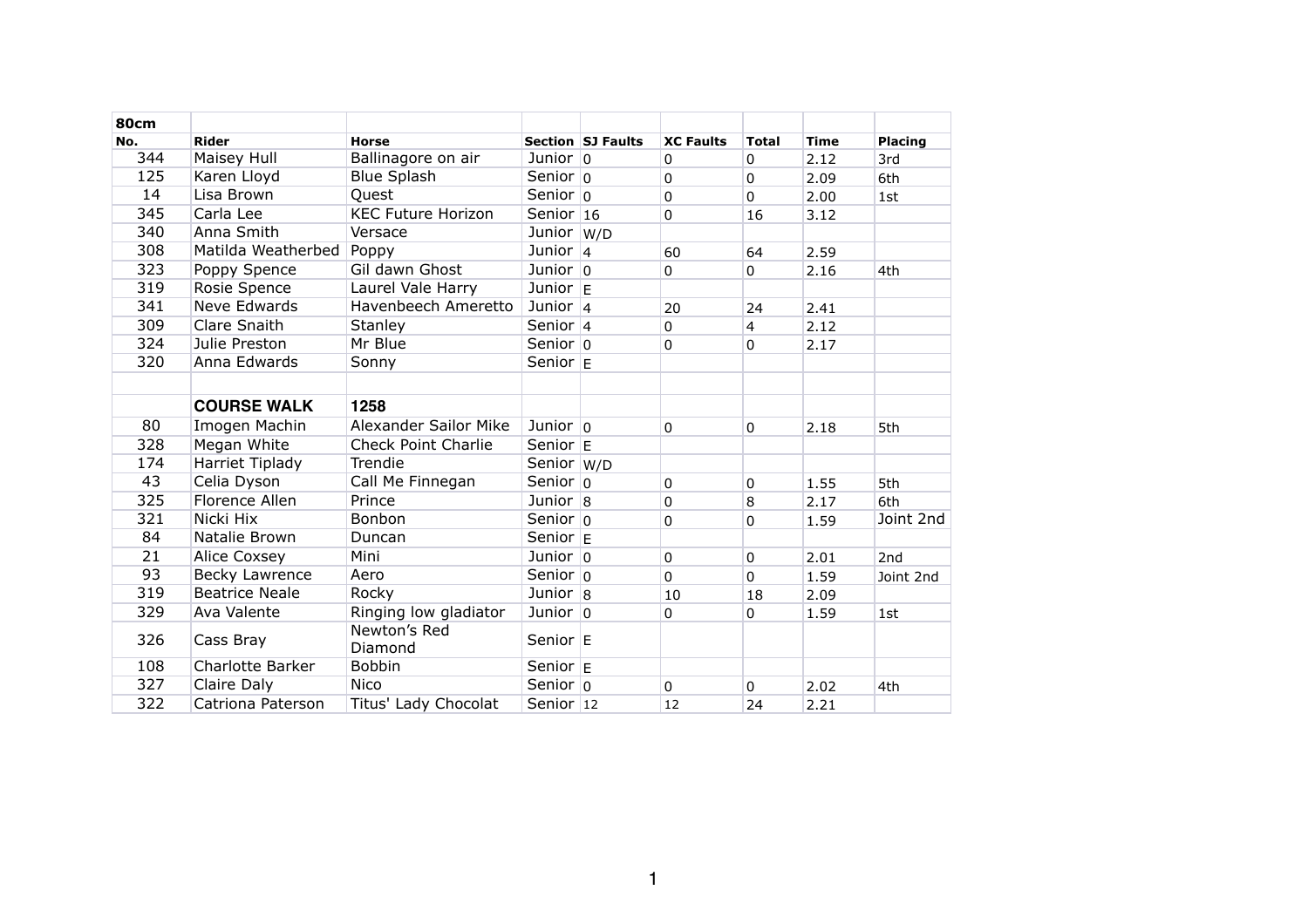| <b>90cm</b> |                      |                        |                |                |                                  |                |             |                |
|-------------|----------------------|------------------------|----------------|----------------|----------------------------------|----------------|-------------|----------------|
| No.         | <b>Rider</b>         | <b>Horse</b>           | <b>Section</b> |                | <b>SJ Faults XC Faults Total</b> |                | <b>Time</b> | <b>Placing</b> |
| 323         | Poppy Spence         | Gil dawn Ghost         | Junior         | 8              | 20                               | 28             | 2.37        | 4th            |
| 335         | Natalie Woodward     | General Custard        | Senior         | $\overline{4}$ | $\mathbf 0$                      | 4              | 2.17        |                |
| 346         | Justine Underwood    | <b>Jeffery</b>         | Senior         | $\overline{4}$ | 0                                | $\overline{4}$ | 2.19        |                |
| 21          | Alice Coxsey         | Mini                   | Junior         | $\mathbf 0$    | $\mathbf 0$                      | 0              | 2.02        | 1st            |
| 330         | Clare Daly           | Bonbon                 | Senior         | $\mathbf 0$    | $\mathbf 0$                      | 0              | 2.04        | 3rd            |
| 329         | Ava Valente          | Ringing low gladiator  | Junior         | $\overline{4}$ | 60                               | 64             | 2.36        | 5th            |
| 343         | Joanna Phipps        | Bragborough Diamond    | Senior         | $\mathsf E$    |                                  |                |             |                |
| 322         | Catriona Paterson    | Titus' Lady Chocolat   | Senior         | $\overline{0}$ | 20                               | 20             | 2.27        |                |
| 320         | Anna Edwards         | Sonny                  | Senior         | $\mathsf E$    |                                  |                |             |                |
| 337         | Rachael Handy        | Turlough mist          | Senior         | $\mathsf E$    |                                  |                |             |                |
| 332         | Ella Clayton         | Overplay               | Junior         | $\mathbf 0$    | $\mathbf 0$                      | $\Omega$       | 2.21        | 2nd            |
| 338         | Charlotte Cox        | O'Mally Silver Diamond | Senior         | $\overline{8}$ | $\mathbf 0$                      | 8              | 2.36        |                |
| 43          | Celia Dyson          | Call Me Finnegan       | Senior         | $\mathbf 0$    | $\mathbf 0$                      | 0              | 2.13        | 5th            |
|             | <b>COURSE WALK</b>   | 1446                   |                |                |                                  |                |             |                |
| 325         | Florence Allen       | Prince                 | Junior         | E              |                                  |                |             |                |
| 108         | Charlotte Barker     | Bobbin                 | Senior         | W/D            |                                  |                |             |                |
| 342         | Sophie Jeffries      | Lady Luna              | Senior         | 0              | $\pmb{0}$                        | 0              | 1.59        | 2nd            |
| 333         | Deborah Humphrey     | Just Joey              | Senior         | $\overline{4}$ | 0                                | 4              | 2.23        |                |
| 160         | Charlotte Turlington | Maggies Man            | Senior         | $\overline{0}$ | 0                                | 0              | 2.06        | 4th            |
| 327         | Claire Daly          | Ralphie G              | Senior         | $\overline{4}$ | $\mathbf 0$                      | $\overline{4}$ | 2.00        |                |
| 337         | Rachael Handy        | Life story             | Senior         | $\mathsf E$    |                                  |                |             |                |
| 334         | Hazel Davenport      | Carrabawn Leo          | Senior         | $\overline{0}$ | $\mathbf 0$                      | 0              | 2.20        | 6th            |
| 336         | Hannah Smith         | Brogan                 | Senior         | $\overline{0}$ | 20                               | 20             | 2.29        |                |
| 170         | Nicky Pennie         | Ikebana                | Senior         | $\mathsf E$    |                                  |                |             |                |
| 331         | Miranda Steel        | Flaming Felix          | Senior         | W/D            |                                  |                |             |                |
| 51          | Jessica Gray         | Shady                  | Senior         | $\overline{0}$ | $\mathbf 0$                      | 20             | 2.26        |                |
| 30          | <b>Beccy Binks</b>   | Mouse                  | Senior         | $\overline{0}$ | 10                               | 10             | 2.07        |                |
| 146         | Sarah Varnam         | Fernhill Firebolt      | Senior         | 12             | $\mathbf 0$                      | 12             | 2.21        |                |
| 341         | Neve Edwards         | Havenbeech Ameretto    | Junior         | $\overline{4}$ | 20                               | 24             | 2.24        | 3rd            |
| 53          | Tracy Walker         | Party Popper           | Senior         | $\overline{0}$ | $\mathbf 0$                      | $\mathbf 0$    | 2.00        | 1st            |
| 339         | Sally Nicholson      | Mollly                 | Senior         | $\overline{4}$ | $\mathbf 0$                      | $\overline{4}$ | 2.05        |                |
|             |                      |                        |                |                |                                  |                |             |                |
|             |                      |                        |                |                |                                  |                |             |                |
|             |                      |                        |                |                |                                  |                |             |                |